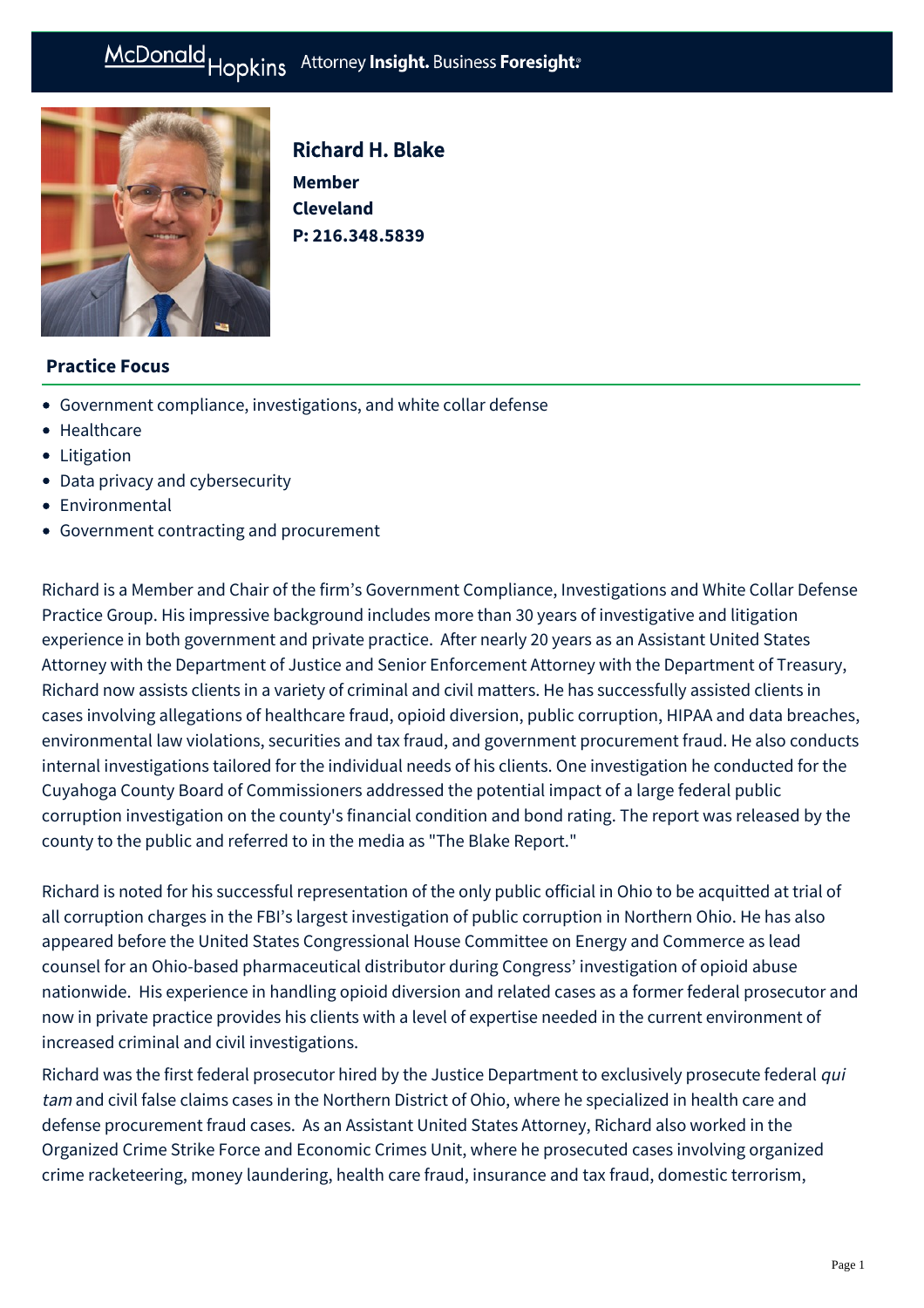defense procurement fraud, banking and securities fraud, and identity theft.

Richard provides training and advice on government compliance issues, False Claims Act, FCPA and securities matters, cybersecurity and data breaches. After leaving government service, he continued to serve as an instructor for the FBI, training its agents on health care fraud investigations, Civil False Claims Act and qui tam whistleblower matters, as well as HIPAA compliance issues. He has been a featured speaker for delegations of foreign law enforcement dignitaries visiting the United States with the State Department and Council on World Affairs, speaking on issues including federal criminal procedures, international money laundering, public corruption, and organized crime. He was honored with the 2006 President's Council on Integrity and Efficiency Award following his successful prosecution of a defense subcontractor who provided defective components to the Navy for use on nuclear submarines. He has also received numerous awards for his work as a federal prosecutor, including those from the Federal Bureau of Investigation, Department of Defense Criminal Investigative Service, Internal Revenue Service Criminal Investigation Division, United States Environmental Protection Agency, United States Secret Service and Office of the Comptroller of the Currency.

Richard earned a J.D. from St. John's University in 1988. He received a B.B.A from City University of New York, Baruch College, in 1984.

#### **Admissions - Court**

- U.S. District Court for the Southern District of New York
- U.S. District Courts for the Northern and Southern Districts of Ohio
- U.S. Supreme Court

#### **Admissions - State**

- Connecticut
- New York
- Ohio

#### **Education**

- St Johns University
- City University of New York Baruch College

#### **Honors and Awards**

- Named one of the Best Lawyers in America (2016-2022)
- Selected for inclusion in *Ohio Super Lawyers* (2015-2022)
- 2010 Federal Bar Association Iron Lawyer, Northern District of Ohio
- 2006 President's Council on Integrity and Efficiency Award for Excellence and Distinguished Performance in Protecting United States Military Personnel and the Nation's Nuclear Programs

#### **Professional Membership**

- Ohio State Bar Association
- New York State Bar Association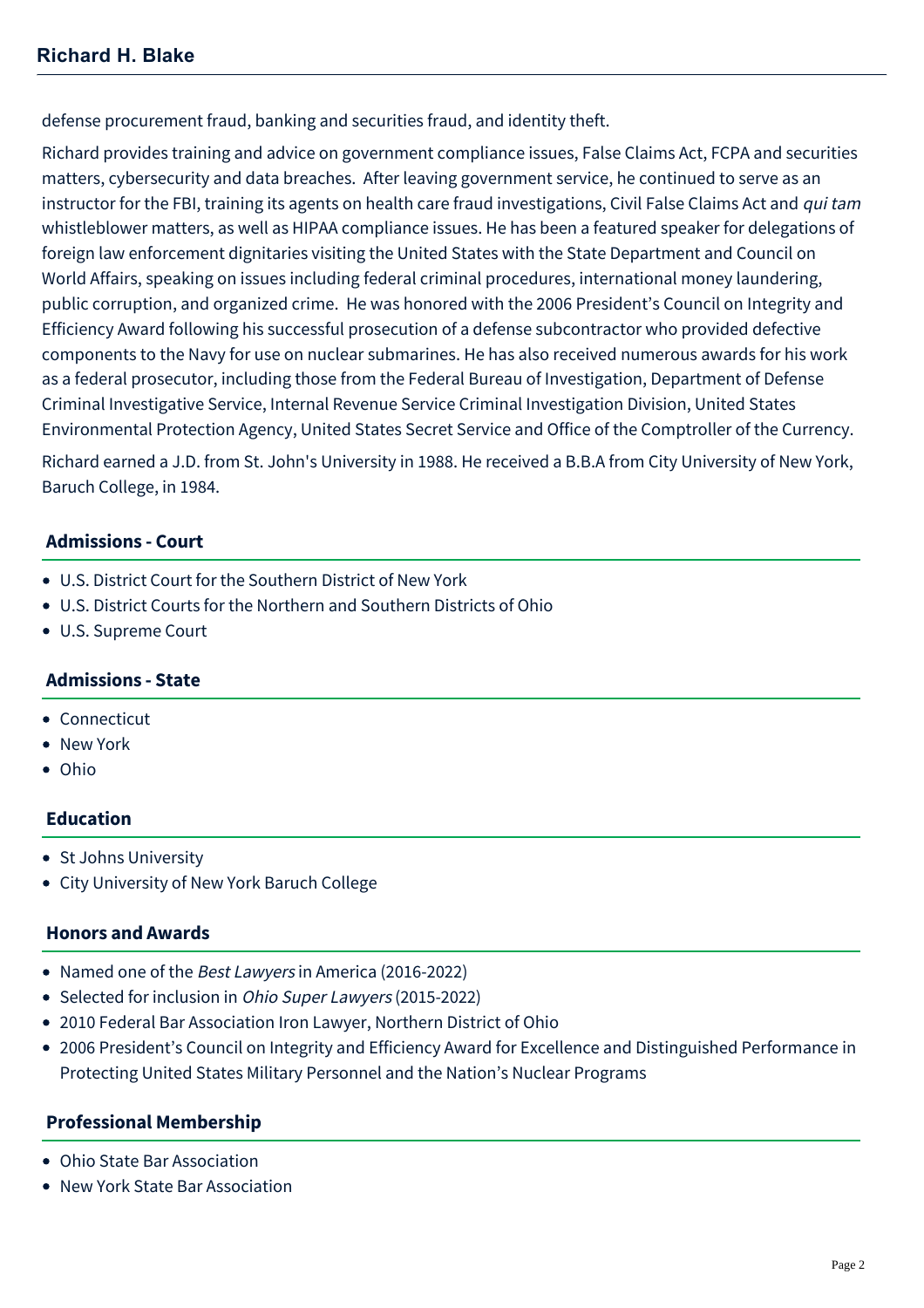- American Bar Association
- Cleveland Metropolitan Bar Association
- National Association of Criminal Defense Lawyers
- American Health Lawyers Association

#### **Public Service and Volunteerism**

- United States Army, Army Reserve (1984-1990)
- Federal court-appointed mediator, Northern District of Ohio in alternative dispute resolutions
- Volunteer Magistrate, Mayfield Village Juvenile Court Diversion Program
- SBMD Family Foundation, Board of Directors
- Former Adjunct Law Professor, Cleveland Marshall School of Law
- UCP of Greater Cleveland, Board of Directors

#### **Alerts**

- [Sweeping ruling expands reach of the False Claims Act](https://businessadvocate.mcdonaldhopkins.com/Insights/June-2016/Sweeping-ruling-expands-reach-of-the-False-Claims)
- [Medical equipment distributor gets \\$646M compliance reminder](https://businessadvocate.mcdonaldhopkins.com/Insights/March-2016/Medical-equipment-distributor-646M-compliance-remi)
- [Recent HIPAA settlement reinforces importance of encryption, risk analysis, and mobile device security](https://businessadvocate.mcdonaldhopkins.com/Insights/September-2015/Healthcare-and-Data-Privacy-and-Cybersecurity-Rece)

#### **Blog Posts**

- [OCR announces enforcement discretion to allow uses and disclosures of PHI by business associates for](https://businessadvocate.mcdonaldhopkins.com/Insights/April-2020/OCR-announces-enforcement-discretion-to-allow-uses) public health and health oversight activities during COVID-19 pandemic
- [Think twice before giving your Social Security number to your doctor](https://businessadvocate.mcdonaldhopkins.com/Insights/September-2018/Think-twice-before-giving-your-Social-Security-num)
- [Laboratories remain major focus of government investigations](https://businessadvocate.mcdonaldhopkins.com/Insights/October-2015/Laboratories-remain-major-focus-of-government-inve)
- [Justice Department suspends abusive forfeiture program](https://businessadvocate.mcdonaldhopkins.com/Insights/January-2015/Justice-Department-suspends-abusive-forfeiture-pro)

#### **News**

- [McDonald Hopkins attorneys selected to 2022 Ohio Super Lawyers and Rising Stars Lists](https://businessadvocate.mcdonaldhopkins.com/Insights/December-2021/McDonald-Hopkins-Ohio-Super-Lawyers)
- [McDonald Hopkins Government Compliance, Investigations, and White Collar Defense team secures](https://businessadvocate.mcdonaldhopkins.com/Insights/October-2021/government-compliance-investigations-acquittal) acquittals for Cleveland-area client
- [50 McDonald Hopkins attorneys recognized in The Best Lawyers](https://businessadvocate.mcdonaldhopkins.com/Insights/August-2021/50-McDonald-Hopkins-attorneys-recognized-in-The-Be)
- [15 McDonald Hopkins attorneys selected to 2021 Ohio Super Lawyers and Rising Stars list](https://businessadvocate.mcdonaldhopkins.com/Insights/December-2020/15-McDonald-Hopkins-attorneys-selected-to-2021-Ohi)
- [Lawyer of the Year honorees Riley and Welin among 42 McDonald Hopkins attorneys recognized as 2021](https://businessadvocate.mcdonaldhopkins.com/Insights/August-2020/Lawyer-of-the-Year-honorees-Riley-and-Welin-among) Best Lawyers
- 41 attorneys from McDonald Hopkins recognized as 2020 Best Lawyers<sup>®</sup>
- [Seventeen attorneys at McDonald Hopkins named 2019 Ohio Super Lawyers and Rising Stars](https://businessadvocate.mcdonaldhopkins.com/Insights/December-2018/Seventeen-attorneys-at-McDonald-Hopkins-named-2019)
- ["Tennessee Physician Pays \\$200K for Role in Kickback Scheme"](https://businessadvocate.mcdonaldhopkins.com/Insights/May-2018/Tennessee-Physician-Pays-for-Role-in-Kickback-Sche)
- [22 attorneys at McDonald Hopkins named 2018 Ohio Super Lawyers and Rising Stars](https://businessadvocate.mcdonaldhopkins.com/Insights/December-2017/22-attorneys-at-McDonald-Hopkins-named-2018-Ohio-S)
- [McDonald Hopkins hosts discussion on how antitrust laws affect businesses of all sizes](https://businessadvocate.mcdonaldhopkins.com/Insights/November-2017/McDonald-Hopkins-hosts-discussion-on-how-antitrust)
- [McDonald Hopkins to host discussion on how antitrust laws affect all businesses](https://businessadvocate.mcdonaldhopkins.com/Insights/October-2017/McDonald-Hopkins-to-host-discussion-on-how-antitru)
- 35 attorneys at McDonald Hopkins selected for inclusion in Best Lawyers<sup>®</sup> 2018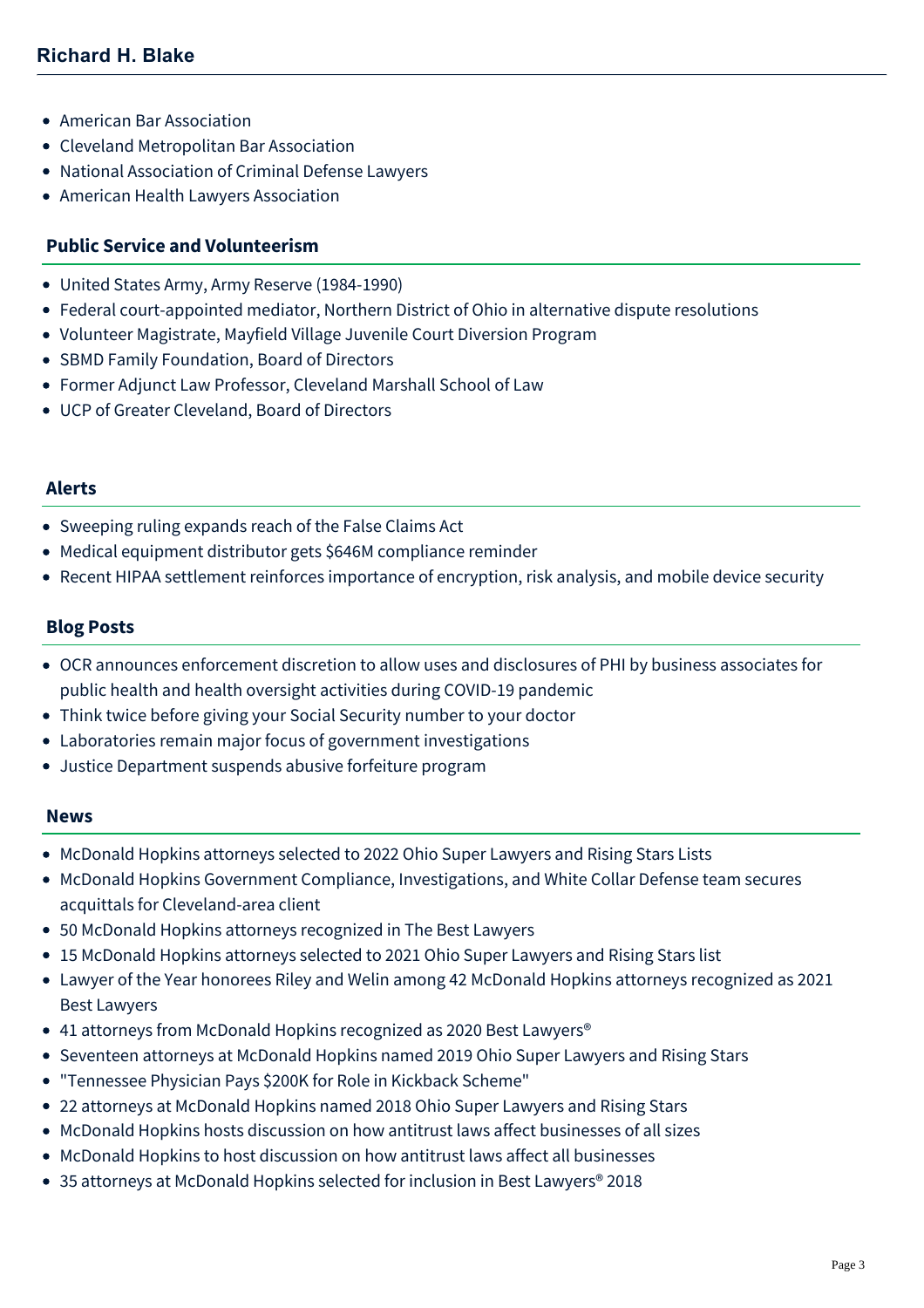- [39 attorneys at McDonald Hopkins selected for inclusion in Best Lawyers 2017](https://businessadvocate.mcdonaldhopkins.com/Insights/August-2016/39-attorneys-at-McDonald-Hopkins-selected-for-incl)
- [24 attorneys at McDonald Hopkins named Ohio Super Lawyers and Rising Stars](https://businessadvocate.mcdonaldhopkins.com/Insights/December-2015/24-attorneys-at-McDonald-Hopkins-named-Ohio-Super)
- [41 attorneys at McDonald Hopkins selected for inclusion in Best Lawyers® 2016](https://businessadvocate.mcdonaldhopkins.com/Insights/August-2015/33-attorneys-at-McDonald-Hopkins-selected-for-incl)
- [McDonald Hopkins moves to a new home in the Arena District](https://businessadvocate.mcdonaldhopkins.com/Insights/March-2015/McDonald-Hopkins-moves-to-a-new-home-in-the-Arena)

## **External Publications**

- "District Court Allows Relator to Add Qui Tam Charge to Existing Retaliatory Discharge Complaint," (March 29, 2012)
- "Court Dismisses RICO Claim Against Provider, But Allows False Claims Act Retaliatory Discharge Count to Proceed," (March 27, 2012)
- "U.S. Government to Receive \$15.85 Million Settlement from Lockheed Martin to Resolve False Claims Act Allegations," (March 27, 2012)
- "Federal Court Rules in Whistleblower's Favor on Question of "Original Source", (March 22, 2012)
- "Another Round of Kyphoplasty Settlements Yields More Than \$12 Million in Payments to Resolve False Claims Act Allegations," (February 08, 2012)
- "Corporate Leaders in Cross Hairs: Exclusions and Other Government Enforcement Trends Converge Against Individuals," AHLA Hospitals and Health Systems Practice Group News Letter, (May 2011)
- "Congress Expands Scope of Federal False Claims Act," Fine Print The Ohio State Bar Association's Quarterly Newsletter, (Summer 2009)
- "Attorneys say changes to False Claims Act will have impact on future litigation," The Columbus Daily Reporter, (June 3, 2009) Contributor
- "Federal Prosecutors Target Off-Label Promotion of Prescription Drugs," Cleveland Metropolitan Bar Journal, (November 2008)

#### **Events**

- [White Collar Government Enforcement Trends | Tuesday, February 15, 2022](https://businessadvocate.mcdonaldhopkins.com/Events/2022/White-Collar-Government-Enforcement-Trends)
- [Federal Bar Association Northern District of Ohio Chapter | Friday, December 1, 2017](https://businessadvocate.mcdonaldhopkins.com/Events/2017/Federal-Bar-Association-Northern-District-of-Ohio-Chapter)
- [Everyday Antitrust Issues: Protecting Your Business From Criminal and Civil Liability | Thursday, November](https://businessadvocate.mcdonaldhopkins.com/Events/2017/Everyday-Antitrust-Issues) 2, 2017
- [Doing Business in India: Opportunities and Compliance Risks | Thursday, October 13, 2016](https://businessadvocate.mcdonaldhopkins.com/Events/2016/Doing-Business-in-India-Entrepreneurial-Opportunities-and-Compliance-Risks)
- [Laboratory Privacy and Security: How to Safeguard Your Data and Ensure Compliance with Tougher](https://businessadvocate.mcdonaldhopkins.com/Events/2016/Laboratory-Privacy-and-Security-Webinar) Enforcement of Government Guidelines | Thursday, June 23, 2016
- [Traps for the Unwary: IRS Audits and Investigations | Tuesday, May 24, 2016](https://businessadvocate.mcdonaldhopkins.com/Events/2016/Traps-for-the-Unwary)
- [136th Annual All-Ohio Legal Forum of the Ohio State Bar Association | Thursday, April 28, 2016](https://businessadvocate.mcdonaldhopkins.com/Events/2016/136th-Annual-All-Ohio-Legal-Forum-of-the-Ohio-State-Bar-Association)

#### **Speaking Engagements**

- "How to Protect Your Lab from Costly and Time-Consuming Government Investigations and Qui Tam Lawsuits--and What to Do If the Government Does Come Calling", Pathology Blawg webinar (June 25, 2015)
- "Public Corruption Investigations", Presentation to Ohio Auditor of State Annual Training, Cleveland, Ohio (December 12, 2012)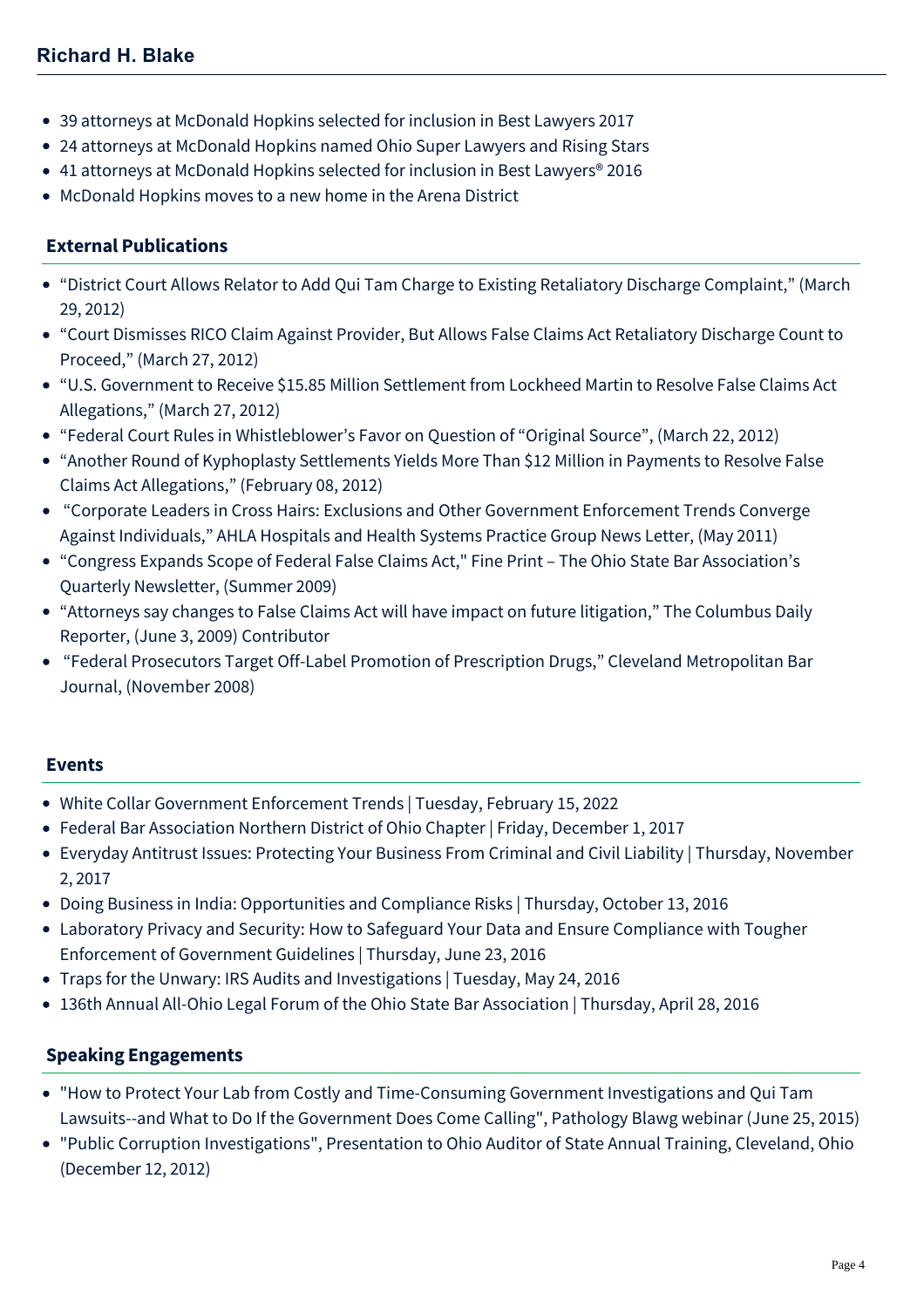# **Richard H. Blake**

- "Fraud and Abuse Update", Ohio Health "Stark School" training for hospital executives and compliance personnel, Columbus, Ohio (November 11, 2012)
- "Public Corruption and Its Impact on the Regional Economy", 12th Annual Emerging Trends in Fraud Investigation and Prevention Conference, Columbus, Ohio (May 22, 2012)
- "Case Study Involving Northern Ohio Charter School Fraud", 12th Annual Emerging Trends in Fraud Investigation and Prevention Conference, Columbus, Ohio (May 22, 2012)
- "Criminal and White Collar Defense Issues, Part 2", Northeast Ohio Healthcare Financial Management Association Gerry Haggerty Annual Leadership Institute, Aurora, Ohio (May 16, 2012)
- "Criminal & White Collar Defense", Northeast Ohio Healthcare Financial Management Association, Chapter Meeting, Independence, Ohio (March 15, 2012)
- "Healthcare Fraud & Abuse Boot Camp Webinar Series, Part III: The Federal Anti-Kickback Law: An Overview, Recent Enforcement Trends & Impact of Healthcare Reform", Moderator for Webinar hosted by AHLA (March 1, 2012)
- Presentation to Ukrainian Delegation Council on World Affairs, International Visitor Leadership Program, Cleveland, Ohio (February 17, 2012)
- "Qui Tam and Regulatory Update for Hospitals and Providers", Top 10 Event, West Chester, Ohio (January 25, 2012)
- "A View From the Front Lines", J.P. Morgan Chase Legal Division, New Jersey (December 20, 2011)
- "Financial Issues in Healthcare", Akron Bar Association, Akron, Ohio (December 16, 2011)
- "Feds Gone Wild! How Prosecutors and Whistleblowers Use the False Claims Act and its Impact on Health Care Providers", Ohio Society of CPA's Health Care Conference, Columbus, Ohio (November 16, 2011)
- "Use of Internal Investigations for Municipalities", Ohio Municipal Attorneys Association, Dublin, Ohio (July 2011)
- "Navigating the Federal Funds Audit Process: School Spending Under the Microscope", Ohio Association of School Board Officials, NE Chapter Meeting, Valley View, Ohio (June 2011)
- "HIPAA Training for FBI Agents", Federal Bureau of Investigation Health Care Fraud Unit Basic In-Service, Philadelphia, Pennsylvania (June 2011)
- "Stark School", Ohio Health in-house training of hospital executives and compliance personnel (May 20, 2011)
- "Issues that Keep Health Care Executives Awake at Night", Ohio Health, Columbus, Ohio (February 9, 2011)
- "Financial Fraud Liability Issues", Guest Lecturer, Case Western Reserve Weatherhead School of Management, Cleveland, Ohio (March 17, 2011)
- "Public Corruption & Fraud and Their Impact on Current Economic Trends", Joint Institute of Internal Auditors, Association of Certified Fraud Examiners meeting, Fraud and Forensics Day, Independence, Ohio (February 7, 2011)
- Presentation to Colombian Law Enforcement Delegation, International Visitor Leadership Program, Cleveland, Ohio (January 31, 2011)
- "Financial Crime Litigation Techniques", NALS of Ohio, Winter Conference (January 22, 2011)
- "Recent Developments in False Claims Act: Strategies & Litigation", Cincinnati Bar Association, Cincinnati, Ohio (December 2010)
- "The Stored Communications Act: 20th Century Computer Law for the Digital Millennium", Ohio Prosecuting Attorneys Association 2010 Annual Meeting, Columbus, Ohio (December 2010)
- "Be Afraid: The Ugly Truth Behind Uncle Sam's Increased Medicare/Medicaid Enforcement Activities and Its